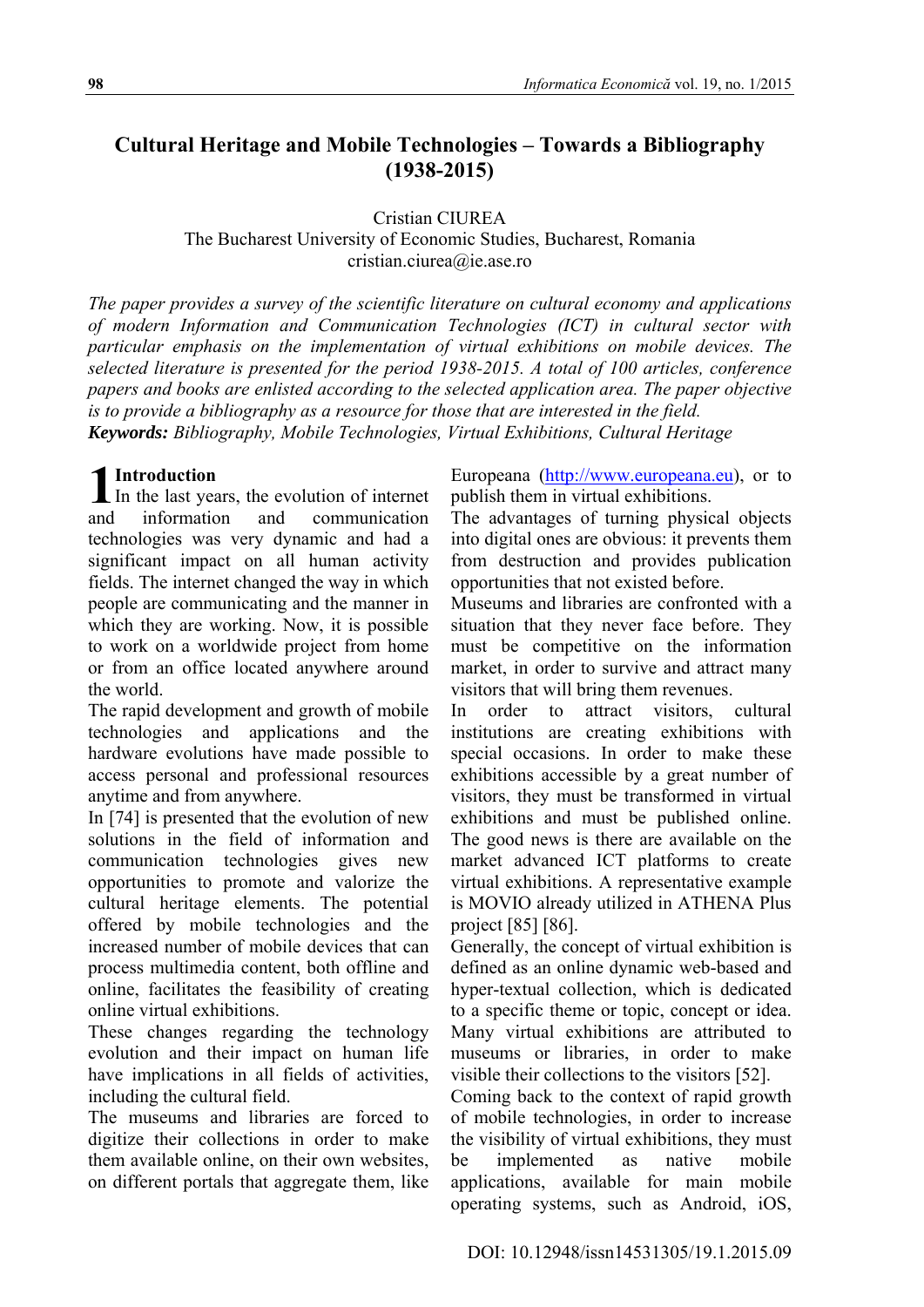Windows Phone, or such as web applications that have responsive interface, which adapts on different screen sizes and resolutions.

The paper is intended to highlight several of the main works published in the field of usage of ITC in the cultural domain with particular emphasis on virtual exhibitions, cultural heritage and mobile technologies, in order to establish the current state of researches in the field of implementation of virtual exhibitions on mobile devices.

Some very good examples of a similar bibliography are presented at the following addresses:

- a bibliography in the field of DSS (Decision Support Systems): http://www.cif.ulbsibiu.ro/mariusc/bibliog raphySSD.htm
- a bibliography about PSO (Particle Swarm Optimization): http://www.swarmintelligence.org/bibliog raphy.php

The references that are presented at the end of this paper represents a sample until an extended bibliography will be ready.

# **2 Methodology**

To evaluate the evolution of the domain, a list of 100 relevant books and papers presented at prestigious conference or published in scientific journals were analyzed. Parts of the current bibliographical list were included in previous papers published by the author on the specified topic. For each source from the bibliographical list, the author searched for an online reference to the integral work (paper or book), in order to make it available for readers interested on the topic. For the sources that does not have a hyperlink, any online reference to the complete paper or book was not found or was not accessible for free. Some of the books were consulted from special online databases and from dedicated libraries.

## **3 Conclusions**

The current list of bibliographical sources is intended to represent a starting reference for the people interested in the field of cultural heritage and information and communication technologies. The bibliography will be updated, and extended and it will be published as a web page with hyperlinks to each source.

### **Acknowledgements**

This paper is supported by the Sectorial Operational Programme Human Resources Development (SOP HRD), financed from the European Social Fund and by the Romanian Government under the contract number SOP HRD/159/1.5/S/136077, and by the Athena Plus project (CIP Framework Programme 2007-2013, Grant agreement no. 325098, http://www.athenaplus.eu).

The author is grateful to Prof. F. G. FILIP for the idea of this research and useful suggestions.

## **References (sorted by year)**

### **1938**

[1] H. G. Wells, *World Brain*, Methuen & Co., London, 1938, Available at: https://ebooks.adelaide.edu.au/w/wells/h g/world\_brain/

## **1965**

[2] J. C. R. Licklider, *Libraries of the future.* Cambridge, Mass: MIT Press, 1965, Available at: https://comminfo.rutgers.edu/~tefko/Cou rses/e553/Readings/Licklider%20Librari es%20of%20the%20future%201965.pdf

## **1968**

[3] R. E. Kahn, V. G. Cerf, *The digital library project. Volume 1: the world of knowbots. An open architecture and a plan for its development* [online] Corp. for National Research Initiative, 1968. Available at: http://www.cnri.reston.va.us/kahn-cerf-88.pdf

## **1979**

[4] T. W. Adorno, M. Horkheimer, *The dialectics of enlightenment*. Trans. John Cumming. London: Verso, 1979.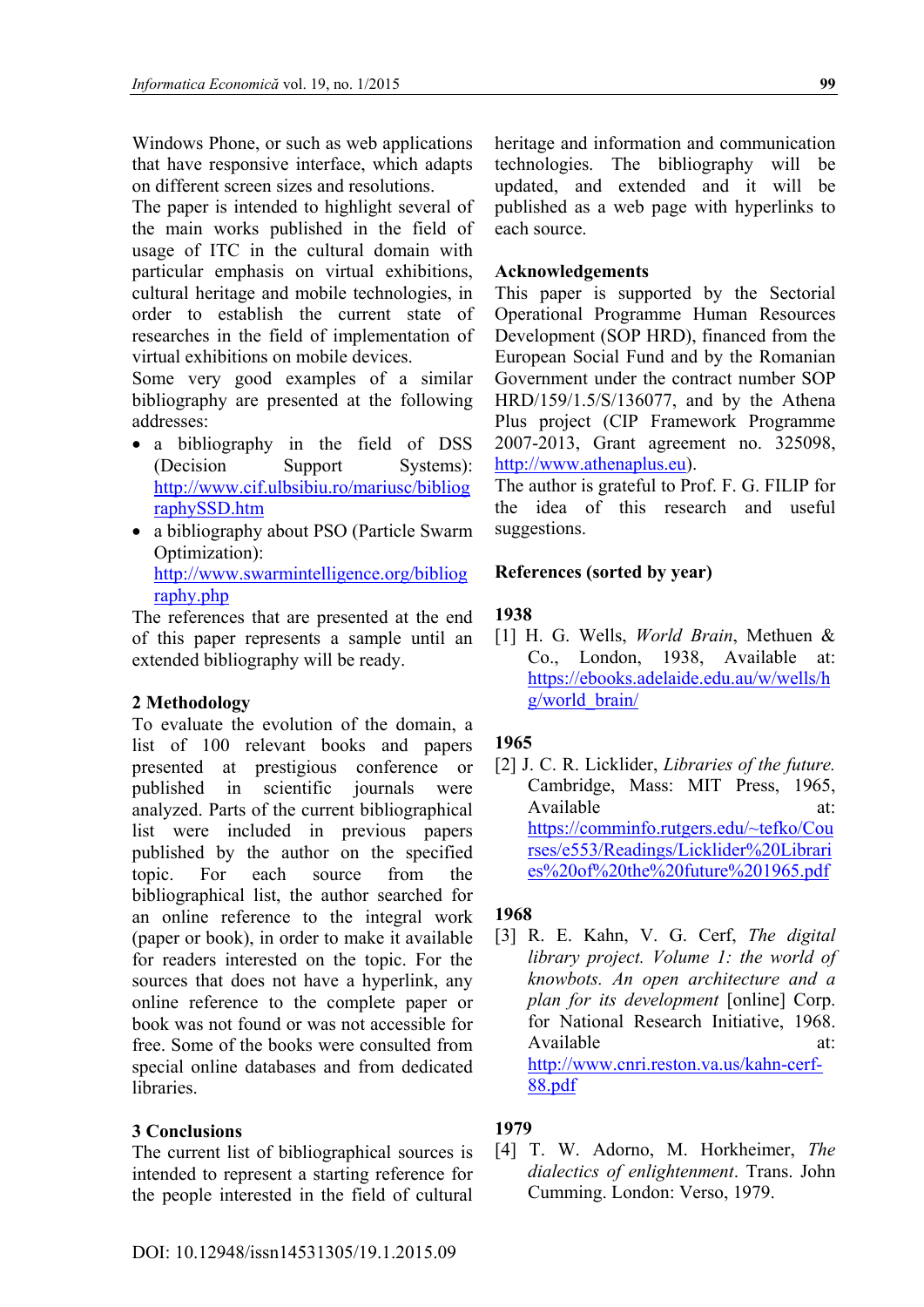### **1991**

- [5] T. W. Adorno, *The culture industry: selected essays on mass culture.* London: Rutledge, 1991.
- [6] M. Dertouzos, Building the Information Marketplace, *Technology Reviews* 94(1), 1991, pp. 29–40.

### **1992**

[7] J. H. Saltzer, "Technology networks and the library of the year 2000," in A. Bensoussan, J. P. Verjus (Eds.). *Future technologies on computer science, control and applied mathematics.* Berlin: Springer Verlag, 1992, pp. 51–67, Available at: http://dx.doi.org/10.1007/3- 540-56320-2\_52

### **1994**

- [8] M. Bangemann, *Europe and global information society. Report to European Council.* June 24-25, 1994, [online], Available at: http://www.cyberrights.org/documents/bangemann.htm
- [9] E. Brown, "The Future of Art at the Smithsonian," *American Art*, Vol. 8, No. 3–4, Summer/Fall 1994.

### **1996**

- [10] F. G. Filip, "Information Technologies in Cultural Institutions," *Studies in Informatics and Control*, Vol. 6, 1996, pp. 385-400.
- [11] A. De Michelis, "VENIVA ESPRIT project and the cultural heritage as a natural resource for Europe," in V. Cappelini, J. Hemsley (Eds.). *Proceedings EVA'96*, 1996, Florence, Italy.
- [12] F. G. Filip, "Tehnologiile informatice și valorificarea patrimoniului cultural national," *Academica*, 1996, pp. 22-24.

### **1997**

[13] A. Brosegan, A. De Michelis, L. Romeo, The venetian virtual archive project: cultural heritage and online publishing, in *Electronic Publishing 1997; New Models and Opportunities, Proc. of an ICCC/IFIP Conference*, 14–16 April

1997, University of Kent, Canterbury, UK. ELPUB, pp. 317–325.

- [14] M. Dertouzos, *What it will be? How the new world of information will change our lives.* New York: Harper Edge, 1997.
- [15] D. Silver, "Interfacing American culture: the perils and potential of virtual exhibitions," *American Quarterly* 49(4), 1997, pp. 825–850, Available at: http://dx.doi.org/10.1353/aq.1997.0038
- [16] James E. Melzer, Kirk Wayne Moffitt, Head-mounted displays: designing for the user, McGraw-Hill, 1997.
- [17] K. Jones-Garmil, *The Wired Museum: Emerging Technology & Changing Paradigms. Introduction by Maxwell Anderson*. American Association of Museums, 1997.

### **1998**

- [18] NSF, *Digital libraries initiatives: phase 2* [online], 1998, Available at: http://www.nsf.gov/pubs/1998/nsf9863/n sf9863.htm
- [19] D. Hazen, J. Horrell, J. Merrill-Oldham, "Selecting Research Collections for Digitization," *Council on Library and Information Resources*, August 1998.

### **1999**

- [20] C. Debainne-Francfort, The Search for Ancient China. Discoveries. New York: Harry N. Abrams, 1999, ISBN 978-0- 8109-2850-3.
- [21] A. Smith, "Why Digitize?" *Council on Library and Information Resources*, 1999.
- [22] M. Shapiro, B. I. Miller, *A Museum Guide to Copyright and Trademark*, American Association of Museums, 1999.

### **2000**

[23] P. Walsh, "The new paintbrush: seeing technology and the museums as metaphor," *Journal of the American Society of Information Science* 51(1), 2000, pp. 39–48, Available at: http://dx.doi.org/10.1002/(SICI)1097-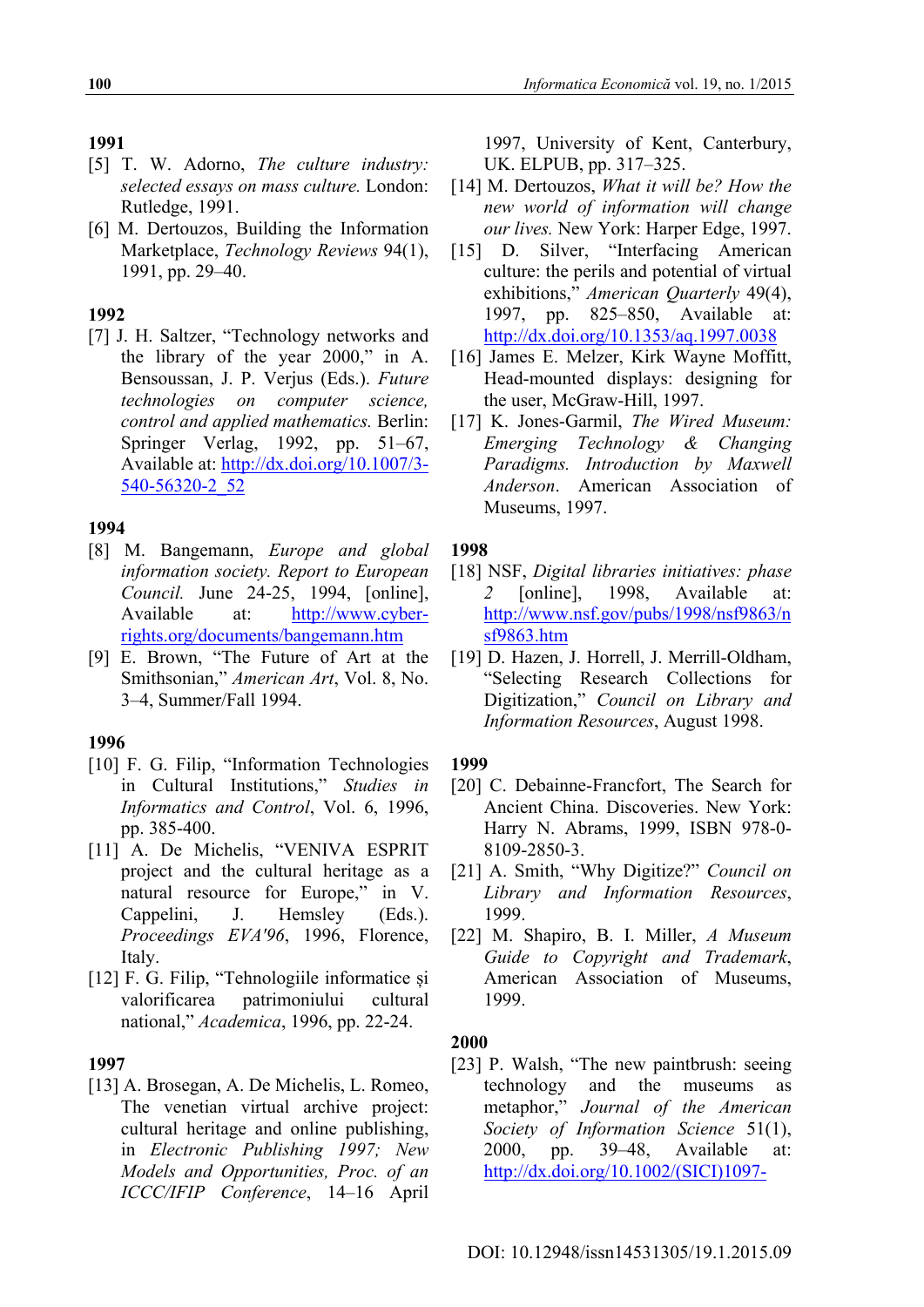# 4571(2000)51:1<39::AID-

ASI7>3.0.CO;2-Y

[24] A. R. Kenney, O. Y. Rieger, *Moving Theory into Practice: Digital Imaging for Libraries and Archives*, Research Libraries Group, 2000.

## **2001**

- [25] F. G. Filip, D. A. Donciulescu, C. I. Filip, "A Cybernetic Model of Computerization of the Cultural Heritage," Computer Science Journal of Moldova, Vol. 9, No. 2(26), 2001, pp. 101-112, Available at: http://tempo.math.md/files/csjm/v9 n2/v9-n2-(pp101-112).pdf
- [26] F. G. Filip, "Catre o economie a culturii si o infrastructura informationala intelectuala," Academica, Vol. XI, No. 12 (132), 2001, pp. 12-13.
- [27] Salzburg Research, *Europe's memory institutions on their way into the digital cultural economy.* A DigiCULT Study. Salzburg Research, 2001.
- [28] D. Throsby, *Economics and culture*. Cambridge: Cambridge University Press, 2001.
- [29] G. Harper, *Crash Course in Copyright*, University of Texas, 2001.
- [30] A. Smith, "Building and Sustaining Digital Collections: Models for Libraries and Museums," *Council on Libraries and Information Resources*, 2001, Available at: http://www.clir.org/pubs/reports/pub100/ pub100.pdf

## **2003**

- [31] G. Lepouras, A. Katifori, C. Vassilakis, D. Charitos, "Real exhibitions in a Virtual Museum," Virtual Reality Journal, Springer-Verlag, Vol 7, No 2, 2003, pp. 120-128.
- [32] M. Patel, M. White, K. Walczak, P. Sayd, "Digitization to Presentation - Building Virtual Museum Exhibitions," *Proceedings of International Conference on Vision, Video and Graphics*, Bath, UK; Editor: Peter Hall and Phil Willis; July 2003, Available at:

http://citeseerx.ist.psu.edu/viewdoc/dow nload?doi=10.1.1.121.6887&rep=rep1&t ype=pdf

- [33] K. Walczak, W. Cellary, "X-VRML for Advanced Virtual Reality Applications," *Computer*, vol. 36, no. 3, March 2003, pp. 89-92, Available at: http://www.researchgate.net/profile/Woj ciech\_Cellary/publication/2955867\_X-VRML for advanced virtual reality ap plications/links/02bfe50dc853cee85d000 000.pdf
- [34] D. Zorich, "A Survey of Digital Cultural Heritage Initiatives and Their Sustainability Concerns," *Council on Library and Information Resources*, June 2003, Available at: http://www.clir.org/pubs/reports/pub118/ pub118.pdf

### **2004**

- [35] C. Leadbeater, P. Miller, *The Pro-Am Revolution: how enthusiasts are changing our economy and society* [online] Demos, London, 2004. Available at: http://www.demos.co.uk/files/proamrevo lutionfinal.pdf?1240939425
- [36] A. Kaye, P. Poletto, "Virtual vs. Physical: Creating On-Line Educational Experiences through Design," Museums and the Web, 2004, Available at: http://www.museumsandtheweb.com/m w2004/papers/kaye/kaye.html
- [37] S. K. F. Tobias, H. Höllerer, Mobile Augmented Reality, Telegeoinformatics: Location-Based Computing and Services, H Karimi and A. Hammad (eds.), Taylor & Francis Books Ltd., 2004.
- [38] M. White; N. Mourkoussis; J. Darcy; P. Petridis; F. Liarokapis; P. Lister; K. Walczak; K. Wojciechowski; W. Cellary; J. Chmielewski; M. Stawniak; W. Wiza; M. Patel; J. Stevenson; J. Manley; F. Giorgini; P. Sayd; F. Gaspard, ARCO - an architecture for digitization, management and presentation of virtual exhibitions, Computer Graphics International, 2004.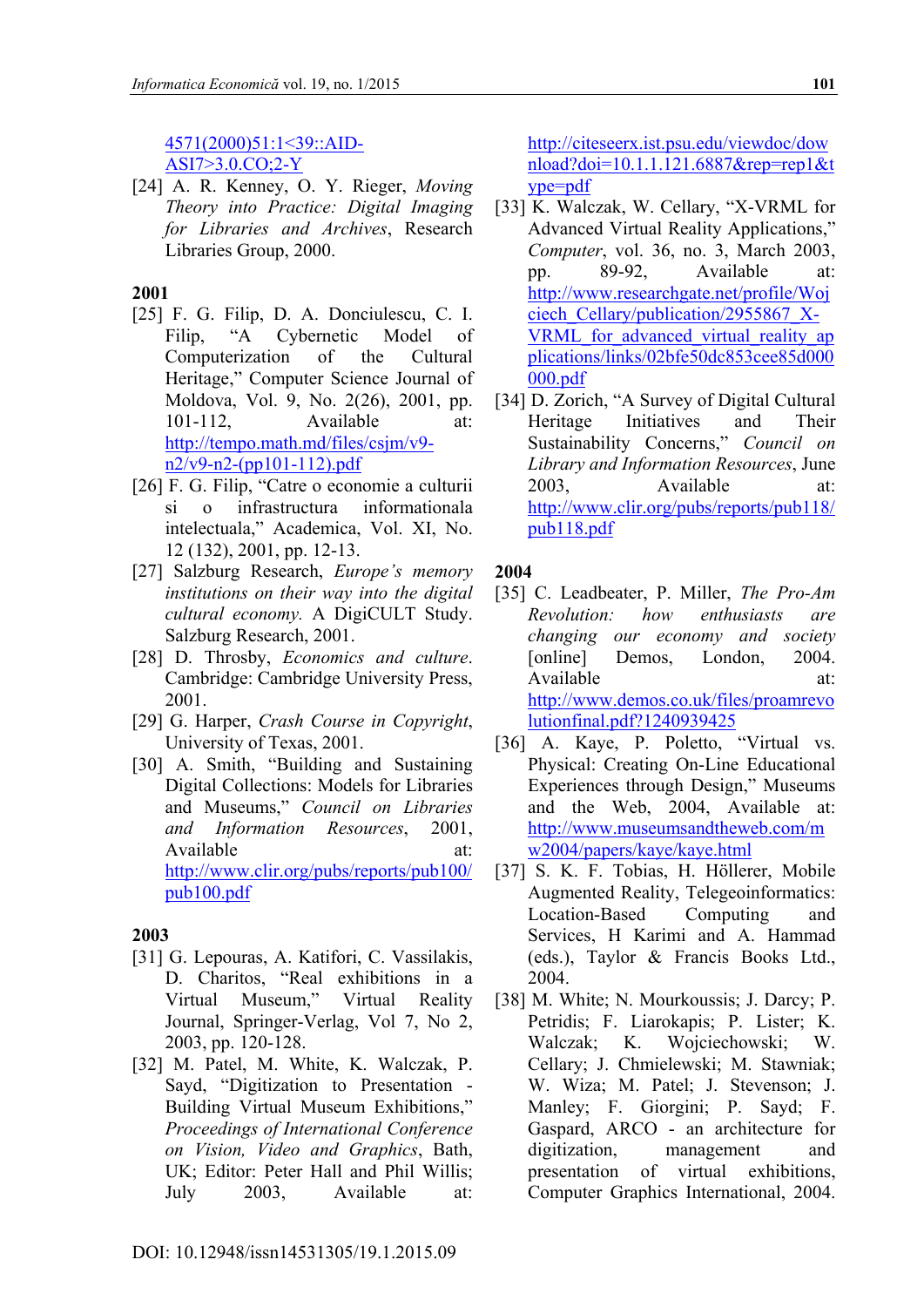Proceedings, pp. 622, 625, 19-19 June 2004.

- [39] S. Dietz, H. Besser, A. Borda, K. Geber, "The Virtual Museum (of Canada): The Next Generation," *Canadian Heritage Information Network*, 2004.
- [40] L. Bishoff, N. Allen, "Business Planning for Cultural Heritage Institutions," *Council on Library and Information Resources*, 2004, Available at: http://www.clir.org/pubs/reports/pub124/ pub124.pdf
- [41] K. Hamma, "The Role of Museums in Online Teaching, Learning, and Research." *In Sharing Digital Resources, WebWise 2004*, vol. 9, no. 5, May 3, 2004.

### **2005**

- [42] A. Alzua-Sorzabal, M. T. Linaza, M. Abad, L. Arretxea, A. Susperregui, "Interface Evaluation for Cultural Heritage Applications: the case of FERRUM exhibition," The 6th International Symposium on Virtual Reality, Archaeology and Cultural Heritage (VAST 2005), The Eurographics Association, 2005.
- [43] K. Hamma, "Public Domain Art in an Age of Easier Mechanical Reproducibility." *D-Lib Magazine*, November 2005.

#### **2006**

- [44] A. Bruns, "Towards produsage: futures for user-led content production," in F. Sudweeks, H. Hrachovec, C. Ess (Eds*.*)*. Proceedings Cultural Attitudes towards Communication and Technology,* 2006, Tartu, Estonia, pp. 275–284 [online], Available at: http://eprints.qut.edu.au/4863/1/4863\_1. pdf
- [45] H. Jenkins, *Fans, bloggers and gamers. Exploiting participatory culture*, New York: New York University Press, 2006.
- [46] KEA, *The economy of culture in Europe. A study for the European Commission* [online]. KEA European Affairs, 2006. Available at:

http://ec.europa.eu/culture/library/studies /cultural-economy\_en.pdf

- [47] P. Lester, "Is the virtual exhibition the successor to the physical," *Journal of the Society of Archivists* 27(1), 2006, pp. 85–101, Available at: http://dx.doi.org/10.1080/000398106006 91304
- [48] F. G. Filip, "Economia culturii si bibliotecile digitale," Top Business, No. 6, 2006, pp. 10.

**2007** 

- [49] A. Bruns, "Produsage: towards a broader framework for user-led content creation," in *Proceedings "Creativity & Cognition 6",* Washington, DC, 2007 [online], Available from Internet: http://eprints.qut.edu.au/6623/1/6623.pdf
- [50] J. O'Connor, *The cultural and creative industries: a literature review* [online]. 2<sup>nd</sup> ed. Creativity, Culture and Education, Newcastle upon Tyne Arts Council, 2007, Available at: http://www.creativitycultureeducation.or g/wp-content/uploads/CCE-lit-reviewcreative-cultural-industries-257.pdf
- [51] WF, *Staying ahead. Economic performance of the UK's creative industries*. The Work Foundation, London, 2007.

#### **2008**

- [52] S. Foo, "Online Virtual Exhibitions: Concepts and Design Considerations," *Journal of Library and Information Technology*, Vol. 28, No. 4, July 2008, pp. 22-34, Available at: http://dx.doi.org/10.14429/djlit.28.4.194
- [53] S. Galloway, *The evidence base for arts and culture policy; a brief review of Scotland recent literature* [online], 2008, Scotland Art Council. Available at: http://www.scottisharts.org.uk/resources/ publications/research/pdf/SAC%20Lit% 20Review%20Executive%20Summary.p df
- [54] F. G. Filip, "Tehnologiile moderne si valorificarea patrimoniului cultural," *Curentul*, 14 March 2008, pp. 13.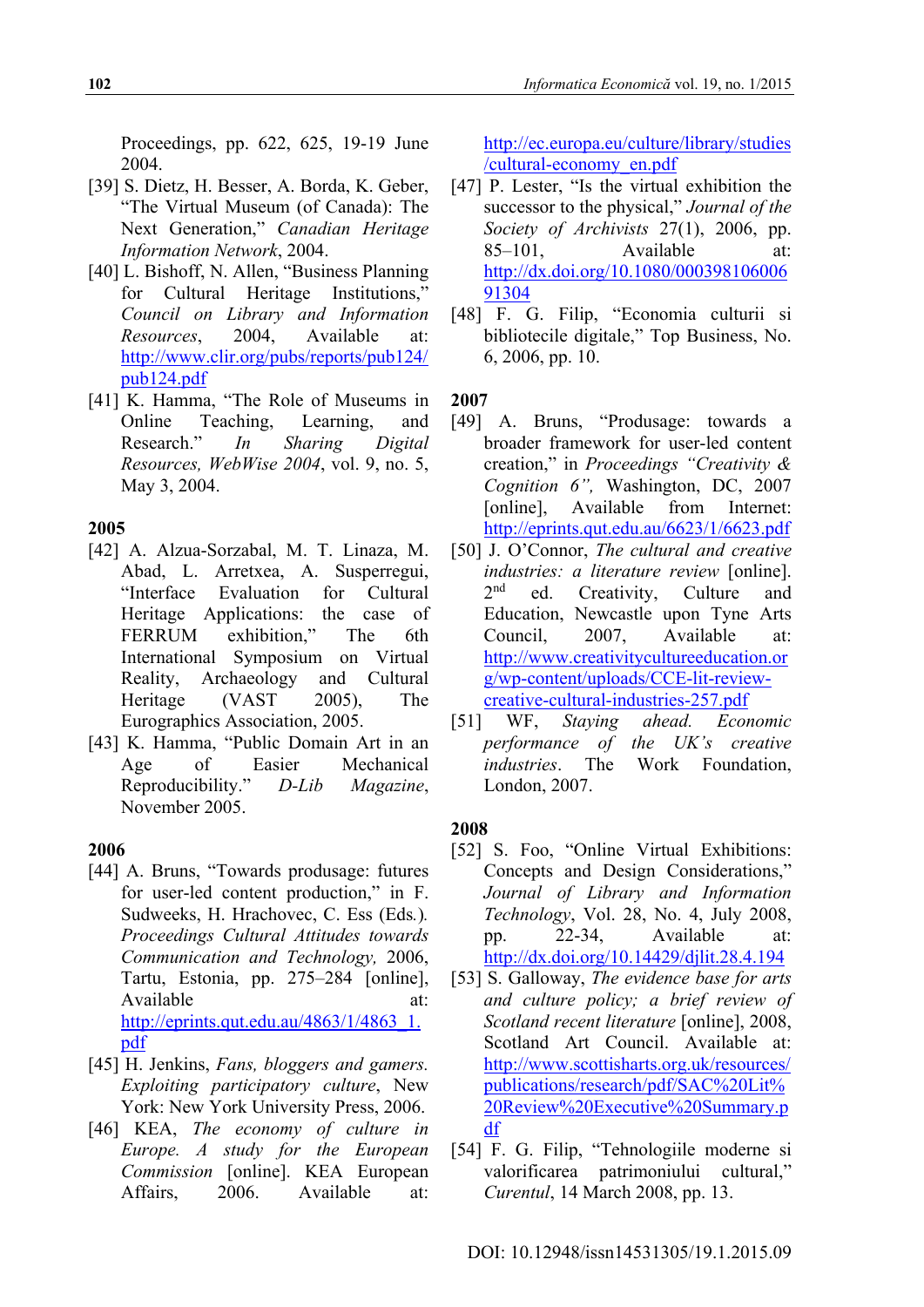[55] P. Feliciati, M. T. Natale (eds.), *Handbook of cultural web user interaction, First edition* (September 2008), MINERVA EC Project, 2008.

#### **2009**

- [56] S. Foo, T. Y. Leng, D. G. Hoe-Lian, N. J. Cheong, "From Digital Archives to Virtual Exhibitions," *In Theng, Y.L., Foo, S., Goh, H.L.D., & Na, J.C. (Eds.) Handbook of Research on Digital Libraries: Design, Development and Impact*, London: Information Science Reference (on imprint of ICL global), IGI Global, Hershey, 2009, pp. 88-101.
- [57] C. K. Grinnell, "From consumer to prosumer to produser: who keeps shifting my paradigm? (We do!)," *Public Culture* 21(3): 2009, pp. 577–598. Available at: http://dx.doi.org/10.1215/08992363- 2009-009
- [58] H. Jenkins, What happened before You Tube, in I. Bugess, J. Green (Eds.). *You Tube: on line video and participatory culture*. Cambridge: Polity Press, 2009, pp. 109–125.
- [59] A. M. Ronche, *e-culture: cultural content in the digital age*. Dordrecht: Springer Science and Business Media, 2009.
- [60] H. L. Yen, "The role and integration of the digital libraries in e-learning," in Y.- L. Theng, S. Foo, D. Goh, J.-C. Na (Eds.), *Handbook of research on digital libraries: design, development and impact.* London: Information Science Reference (on imprint of ICL global), 2009, pp. 476–480.

#### **2010**

- [61] G. Dumitrescu, F. G. Filip, A. Ioniţă, C. Lepădatu, "Open Source Eminescu's Manuscripts: A Digitization Experiment," *Studies in Informatics and Control,* Vol. 19, No. 1, 2010, pp. 79-84.
- [62] European Commission, *Green paper: unlocking the potential of cultural and creative industries* [online]. Brussels, 2010, COM 2010/183. Available from

Internet: http://eur-lex.europa.eu/legalcontent/EN/TXT/?uri=CELEX:52010D C0183

- [63] F. G. Filip, I. Cojocaru, "Economy of culture in the information society based on knowledge," in I. Nichifor, E. Severin (Eds.). *Science and education policies in Central and Eastern Europe, Balkans, Caucasus and Baltic Countries*. UNESCO BRESCE, Venice, 2010, pp. 110–120 [online], Available at: http://unesdoc.unesco.org/images/0018/0 01878/187823e.pdf
- [64] A. Respício, F. Adam, G. Phillips-Wren, C. Teixeira, J. Telhada, *Bridging the Socio-technical Gap in Decision Support Systems: Challenges for the Next Decade*, IOS Press, 2010, pp. 600.

#### **2011**

- [65] J. Gomes, M. B. Carmo, A. P. Cláudio, "Creating and Assembling Virtual Exhibitions from Existing X3D Models," Docs.DI, 2011, Available at: http://hdl.handle.net/10455/6748
- [66] L. Barile, Mobile technology for libraries: a list of mobile applications and resources for development, *College & Research Libraries News* 72(4), 2011: pp. 222–228 [online], Available at: http://crln.acrl.org/content/72/4/222.full
- [67] L. Tallon, "About that 1952 Sedeliijk Museum audioguide, and a certain Willem Sandburg," *Musematic,* 19 May 2011.

### **2012**

- [68] J. A. Clark, *Building mobile library applications*. ALA TechSource, American Library Association, Chicago, 2012, 130 pg.
- [69] M. Dulong de Rosnay, J. C. De Matin, *The digital public domain. Foundations of an open culture.* Cambridge: Open Book Publishers, 2012, http://dx.doi.org/10.11647/OBP.0019
- [70] J. Holden, J. Baltà, *The public value of culture: a literature review* (EENC, 2012) [online], 2012, Available at: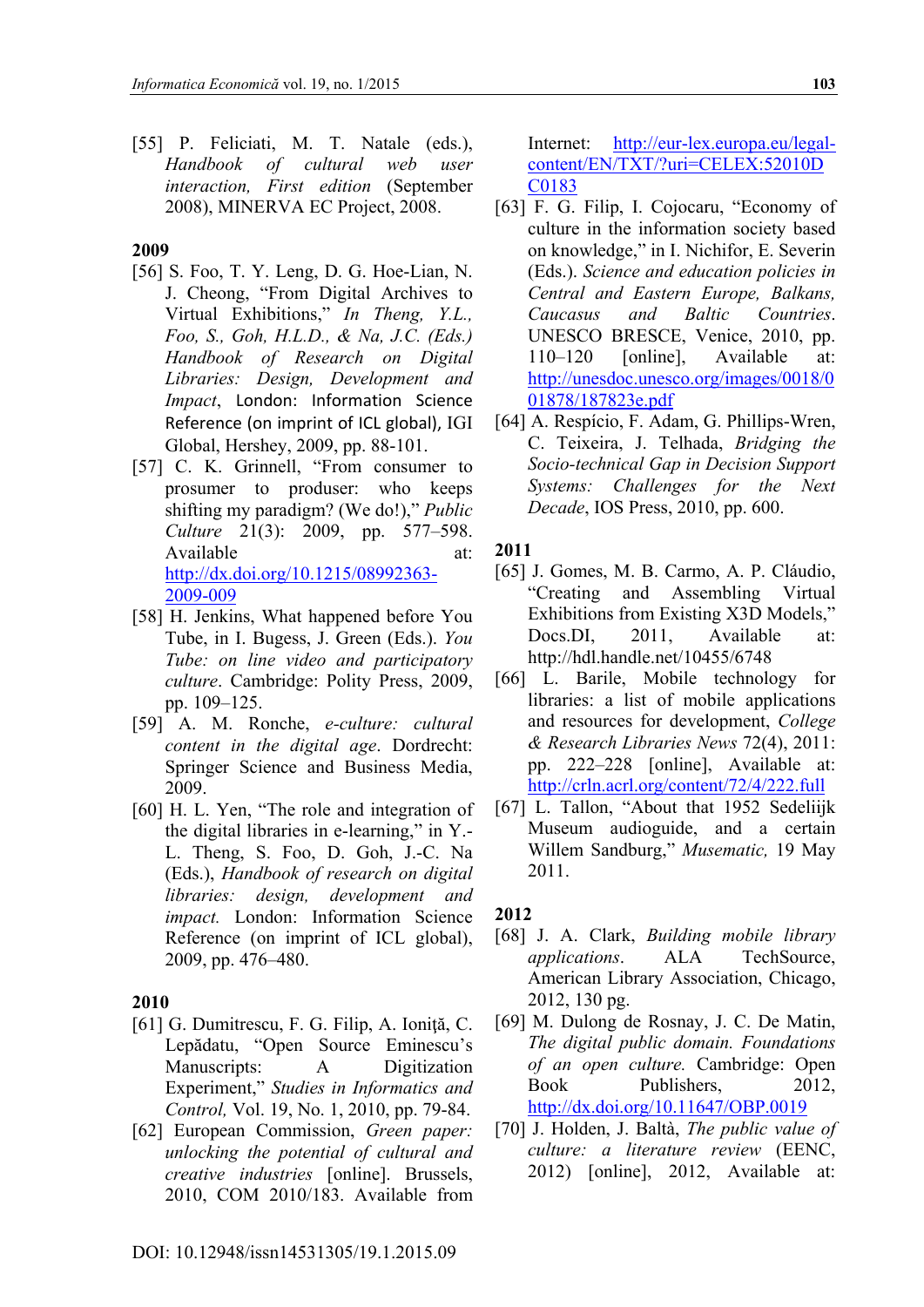http://www.eenc.info/news/the-publicvalue-of-culture-literature-review

- [71] R. M. Kalfatovic, *Creating a winning online exhibition. A guide for libraries, archives and museums.* American Librares Association, Chicago, London, 2012, 137 pg.
- [72] N. Proctor, (Ed.), *Mobile apps for museums; the AAM guide to planning and strategy* [online]. 2nd ed. American Alliance of Museums, 2012, Available at: http://mobileappsformuseums.wordpress

.com

- [73] D. Rypkema, C. Cheng, *Public private partnerships and heritage. A practitioner's guide.* Heritage Strategies International, Washington, 2012.
- [74] M. T. Natale, S. Fernandez, M. Lopez (editors), *Handbook on Virtual Exhibitions and Virtual Performances, version 1.0*, Ministerio per i beni le activitta culturale and ICCU, Roma, Italy, August 2012, Available at: http://www.indicateproject.eu/getFile.php?id=412
- [75] V. Dziekan, *Virtuality and the Art of Exhibition. Curatorial Design for the Multimedia Museum*, Chicago, IL: The University of Chicago Press, 2012.

# **2013**

- [76] APWPT, *Study on social and economic benefit of European, Austrian and German art, culture and creative industry* [online], Association of Professional Wireless Production Technologies, 2013, Available at: http://www.apwpt.org/downloads/studys ocialecconomicbenefitmarch2013.pdf
- [77] C. Dümcke, M. Gnedovsky, *The social and economic value of cultural heritage: literature review* [online], European Expert Network on Culture, 2013. Available at: http://www.eenc.info/wpcontent/uploads/2013/08/CD%C3%BCm cke-MGnedovsky-Cultural-Heritage-Literature-Review-July-2013.pdf
- [78] F. G. Filip, *ITC and culture economy.* Lecture held at School of Management,

the University of the Chinese Academy of Sciences on 14 May 2013 [online], Available at: http://www.biblacad.ro/publicatii\_propri i/FFilip%282013%29Beijing.pdf

- [79] D. Hesmondhalagh, *The culture industry*. 3<sup>rd</sup> ed. Sage Publications Ltd., 2013.
- [80] J. Heggestuen, *One in Every 5 People in the World Own a Smartphone, One in Every 17 Own a Tablet*, 2013, Available at:

http://www.businessinsider.com/smartph one-and-tablet-penetration-2013-10

- [81] T. Chatzidimitris; E. Kavakli; M. Economou; D. Gavalas, Mobile Augmented Reality edutainment applications for cultural institutions, 2013 Fourth International Conference on Information, Intelligence, Systems and Applications (IISA), pp.1,4, 10-12 July 2013.
- [82] D. Petrelli, L. Ciolfi, D. van Dijk, E. Hornecker, E. Not, A. Schmidt, "Integrating Material and Digital: A New Way for Cultural Heritage," *ACM Interactions Magazine*, Vol. 20, No. 4, 2013, pp. 58-63.
- [83] J. Verboom, A. Payal, "Museum 2.0: A study into the culture of expertise within the museum blogosphere," *First Monday - Peer-reviewed Journal on the Internet*, Vol. 18, No. 8, 2013, Available at: http://firstmonday.org/ojs/index.php/fm/ article/view/4538/3735
- [84] P. Pocatilu, C. Boja, C. Ciurea, "Syncing Mobile Applications with Cloud Storage Services," *Informatica Economică*, Vol. 17, No. 2, 2013, pp. 96-108, Available at: http://revistaie.ase.ro/content/66/08%20- %20Pocatilu,%20Boja,%20Ciurea.pdf
- [85] J. M. Darling, D. J. Vanoni, T. E. Levy, F. Kuester, "Enhancing the digital heritage experience from field to museum: User-centered system design of an augmented reality tablet application for cultural heritage," *Digital Heritage International Congress*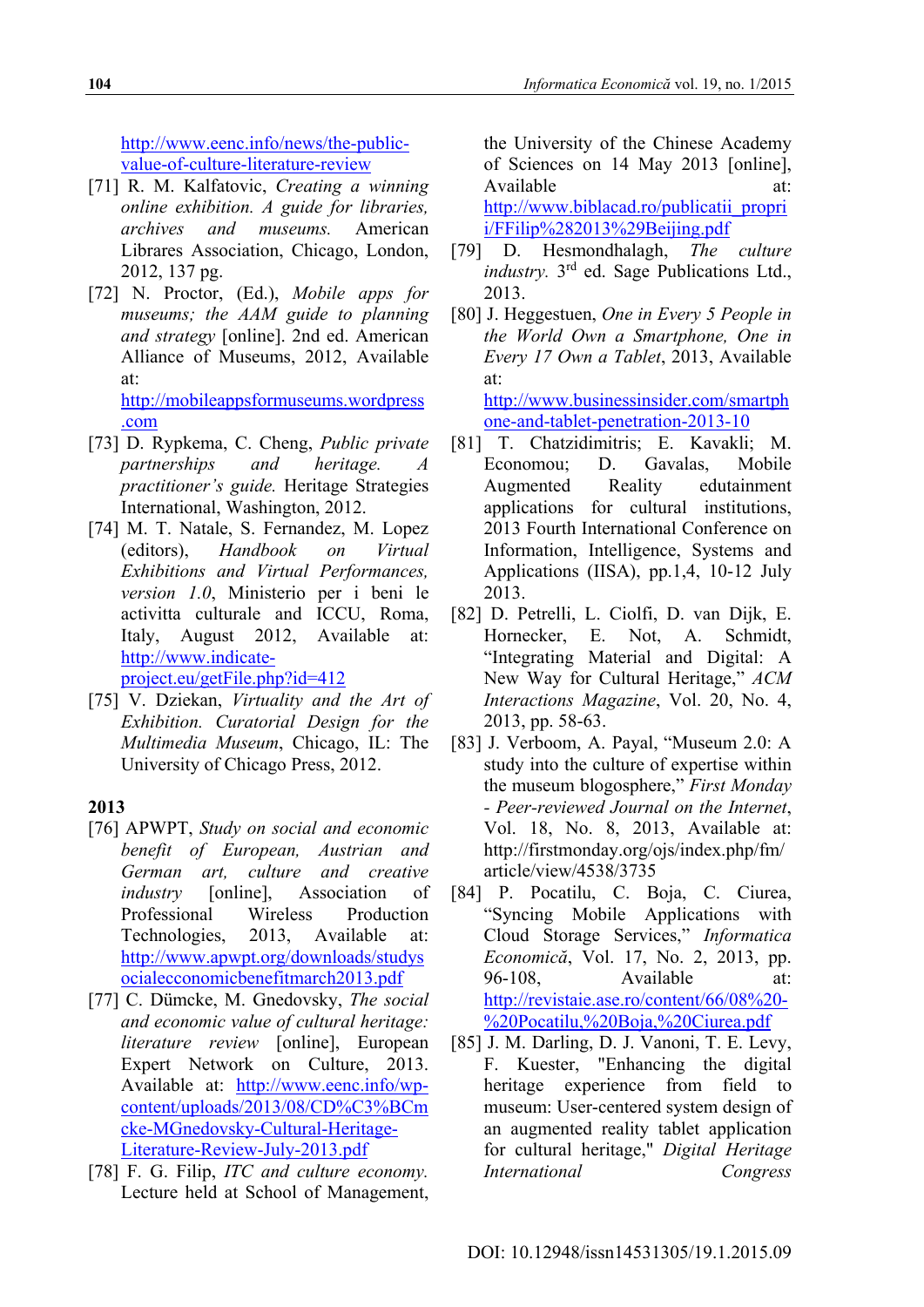*(DigitalHeritage), 2013*, vol. 1, pp. 453, Oct. 28 2013-Nov. 1 2013.

### **2014**

- [86] S. H. Minelli, M. T. Natale, B. Dierickx, P. Ongaro, D. Ugoletti, R. Saccoccio, M. Aguilar Santiago, "MOVIO: A semantic content management and valorisation approach for archives and cultural institutions," Girona 2014: Arxius i Indústries Culturals, 2014, Available at: http://www.girona.cat/web/ica2014/pone nts/textos/id234.pdf
- [87] M. T. Natale, S. H. Minelli, B. Dierickx, P. Ongaro, M. Piccininno, D. Ugoletti, R. Saccoccio, A. Raggioli, "Exhibiting Intangible Cultural Heritage using MOVIO: a multilingual toolkit for creating curated digital exhibitions, made available by the AthenaPlus project," ICOM 2014 - Access and Understanding – Networking in the Digital Era: intangible Cultural Heritage, 2014, Available at: http://www.cidoc2014.de/images/sample data/cidoc/papers/H-2\_Natale\_Minelli\_et-al\_paper.pdf
- [88] CEU, *Conclusions on cultural heritage as a strategic resource for sustainable Europe*. *Education, Youth, Culture and Sport Council Meeting*, Brussels, 20 May 2014, [online] Council of the European Union. Available from Internet: http://www.consilium.europa.eu/uedocs/ cms\_data/docs/pressdata/en/educ/14270 5.pdf
- [89] DEWG. 2014. *Digital exhibitions working group* [online], Available from Internet:

http://museumsdokumentation.de/joomla

- [90] F. N., *Heritage and economy* [online]. Centre for International Heritage Activities, 2014. Available from Internet: http://www.heritageactivities.nl/drupal/book/export/html/918
- [91] Gartner, *Gartner says annual smartphones sales surpassed sales phones for the first time in 2013* [online],

2014, Available at: www.gartner.com/newsroom/id/2665715

- [92] PortioResearch, *Mobile application futures 2013–2017* [online], 2014. Available at: http://www.portioresearch.com/en/major -reports/current-portfolio/mobileapplications-futures-2013-2017.aspx
- [93] G. Dumitrescu, C. Lepadatu, C. Ciurea, "Creating Virtual Exhibitions for Educational and Cultural Development," *Informatica Economică*, Vol. 18, No. 1, 2014, pp. 102-110, Available at: http://www.revistaie.ase.ro/content/69/0 9%20- %20Dumitrescu,%20Lepadatu,%20Ciur ea.pdf
- [94] C. Ciurea, A. Zamfiroiu, A. Grosu, "Implementing Mobile Virtual Exhibition to Increase Cultural Heritage Visibility," *Informatica Economică*, Vol. 18, No. 2/2014, pp. 24-31, Available at: http://revistaie.ase.ro/content/70/03%20- %20Ciurea,%20Zamfiroiu,%20Grosu.pd f
- [95] C. Ciurea, C. Coseriu, C. Tudorache, "Implementing Mobile Applications for Virtual Exhibitions using Augmented Reality," *Journal of Mobile, Embedded and Distributed Systems*, Vol. 6, No. 3, 2014, ISSN 2067–4074, Available at: http://www.jmeds.eu/index.php/jmeds/ar ticle/download/Implementing\_Mobile\_A pplications\_for\_Virtual\_Exhibitions/pdf \_9
- [96] C. Ciurea, C. Tudorache, "New Perspectives on the Development of Virtual Exhibitions for Mobile Devices," Economy Informatics, Vol. 14, No. 1, 2014, Available at: http://www.economyinformatics.ase.ro/c ontent/EN14/04%20- %20Ciurea,%20Tudorache.pdf
- [97] C. Ciurea, G. Dumitrescu, C. Lepadatu, "The impact analysis of implementing virtual exhibitions for mobile devices on the access to national cultural heritage," *Proceedings of 2nd International Conference 'Economic Scientific Research - Theoretical, Empirical and*